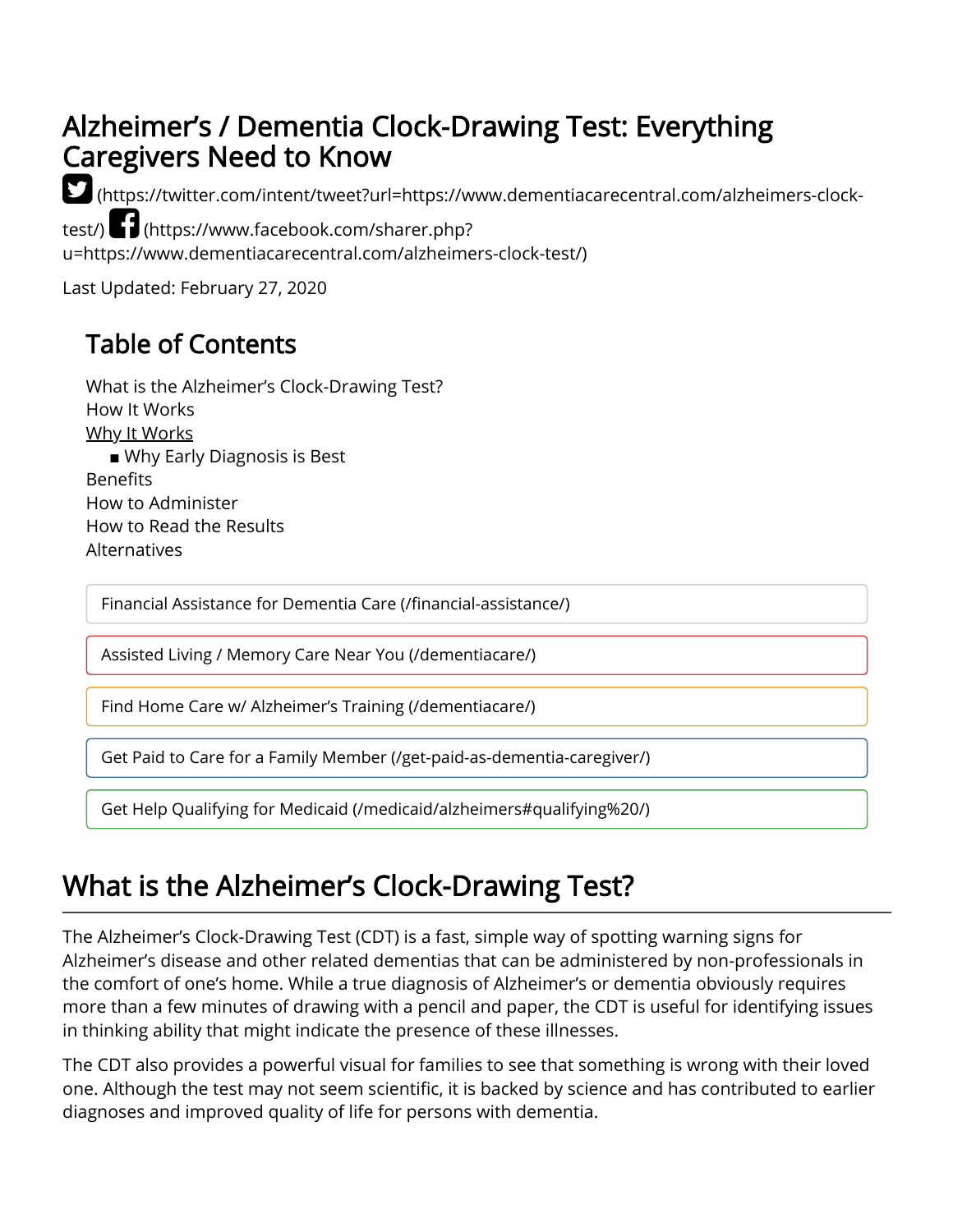It's important to remember that no true diagnosis can be made without further tests from a doctor. If the clock is drawn incorrectly (see "Reading the CDT" below), that is not cause for despair. It simply means you need to make a doctor's appointment so your loved one can be evaluated by an expert.

# <span id="page-1-0"></span>How the Clock-Drawing Test Works

Someone who may have dementia is asked to draw a clock showing the time as "10 minutes past 11." Sometimes the subject is provided a pre-drawn circle and asked to fill in the numbers and hands. Other times, the tester will not provide the circle, nor say the words "number" or "hands," to avoid giving hints. (Both methods have been shown as effective. For more on the difference between predrawing the circle and not, see below.) If the clock is drawn abnormally, for example if the numbers are in the wrong places, this indicates the possibility of dementia and a need for further evaluation by a qualified doctor.

There can be elaborate scoring methods, assigning points based on positioning of numbers and hands, but simple pass/fail scoring has been shown as effective. If the clock is drawn correctly, that's [a pass; if there are mistakes, the person drawing has failed. Studies](https://www.ncbi.nlm.nih.gov/pmc/articles/PMC5619209/) (https://www.ncbi.nlm.nih.gov/pmc/articles/PMC5619209/) are mixed on whether complicated scoring, to determine the severity or stage of dementia, is more effective than simple pass/fail, but the consensus among experts is that the CDT is useful for figuring out if further testing is required, regardless of how it's scored.

# <span id="page-1-1"></span>Why the Clock-Drawing Test Works

Drawing a clock sounds basic and simple, but consider what's required:

- Verbal understanding
- Spatial knowledge
- Visual memory
- Abstract thinking

First, a person has to hear the instruction and then turn those words into the correct action. It takes thinking ability to turn "Draw a clock" into the act itself. Unfortunately for people with Alzheimer's disease and other dementias, this thinking ability is compromised. Hearing an instruction and acting on it are difficult.

It also takes planning, or an understanding of the steps involved. The brain has to be able to know to first draw a circle, then numbers, then the hands. This also requires visual memory, or remembering what a clock looks like because you've seen one before.

Finally, there's abstract thinking. The reason it's a good idea to ask for "10 minutes after 11," is because the mind has some work to do. Someone whose brain doesn't correctly process information might draw hands pointing to the 10 and the 11. It takes a little more effort to know that the "10 after" means drawing an arrow toward the 2.

A drawn clock is also a powerful symbol for friends and loved ones to see. That single image can represent a loved one's mental state, while the numbered score on a Q-and-A test just doesn't have the impact of a clock with obvious mistakes.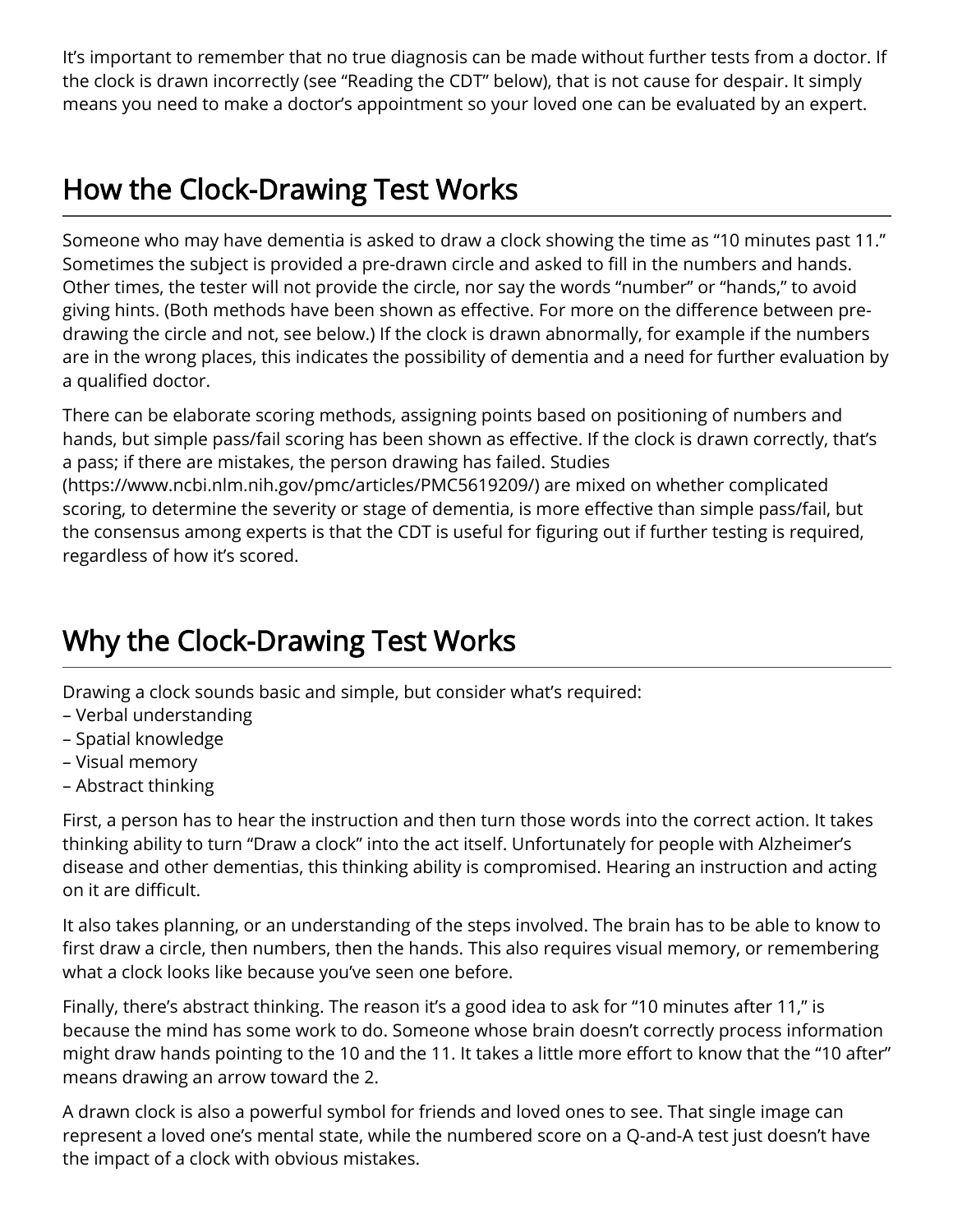#### <span id="page-2-0"></span>Why Early Diagnosis is Best

The Clock-Drawing Test does not turn you into a clinician, able to expertly assess whether a loved one has Alzheimer's disease. It does, however, help show whether a doctor's appointment and further testing are necessary. This is why it's a good idea if you have concerns. Alzheimer's disease and other dementias are progressive, meaning they get worse over time, and early detection is important because medications and therapies are more effective the sooner they begin. There is no cure for Alzheimer's disease and related dementias, but there are ways to make symptoms less destructive by preserving memory and focus. Someone whose illness is caught earlier will manage symptoms better than someone who waits longer to be diagnosed.



Early Signs of Dementia. These are the first signs that someone may have Alzheimer's or another dementia. If you spot these symptoms, consider testing your loved one:

- Difficulty planning or problem solving
- Difficulty completing familiar tasks
- Losing track of time and place
- Misplacing items
- Problems speaking or writing
- Mood swings and changes in personality (becoming less social)

# <span id="page-2-1"></span>Benefits of the Clock-Drawing Test

The CDT was originally developed in the 1900s to evaluate soldiers with head injuries. While it is still used to assess the severity of traumatic brain injury (TBI), since the 1980s it has been more often used to gauge whether someone may be developing Alzheimer's disease or another related dementia. The scientific community, including the Alzheimer's Association, widely agrees that the CDT is a useful component of screening for cognition problems including dementia.

There are significant benefits to the Clock-Drawing Test when compared to receiving a traditional medical diagnosis.

- Speed The test only takes a few minutes to administer and interpret.
- Simplicity You don't need training to ask someone to draw a clock and determine whether it's correct or not.
- Cost No expensive equipment or appointments required, just a pen or pencil and paper.
- Tolerability Someone who bristles at testing may not mind being asked to perform this simple task.

# <span id="page-2-2"></span>How to Administer the Clock Drawing Test

How to Administer the Clock Drawing Test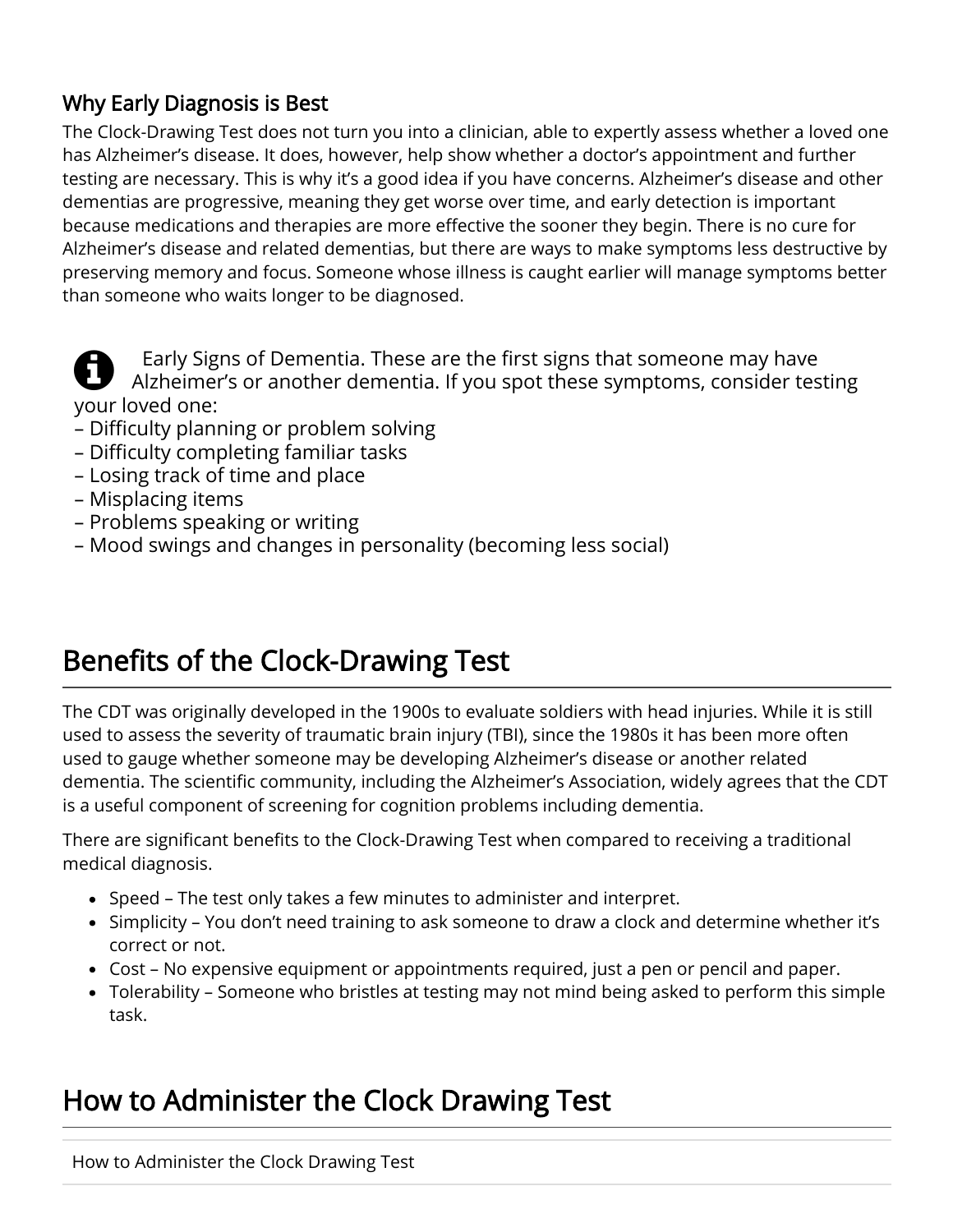| Step 1 | Find a table and chair in a room that is familiar or free of distractions. Sit your<br>loved one down at the table and provide a single sheet of paper (a blank 8.5-by-<br>11-inches sheet is fine) and a writing utensil. It is best to provide a pencil with an<br>eraser as this may help to lessen any frustration for the test taker. Note that it's<br>also OK to pre-draw a 10-inch circle for your loved one, rather than starting with<br>a blank page. (See Provide the Circle? box below.) |
|--------|-------------------------------------------------------------------------------------------------------------------------------------------------------------------------------------------------------------------------------------------------------------------------------------------------------------------------------------------------------------------------------------------------------------------------------------------------------------------------------------------------------|
| Step 2 | Say "Draw a clock that shows the time as 10 minutes after 11." If further<br>prompting is needed, it's OK to be more specific: "Draw a circle to represent the<br>face of the clock, then add the numbers, and then the hands." The test will still<br>work this way.                                                                                                                                                                                                                                 |
| Step 3 | Allow as much time as needed to complete the task. Rarely will the task take<br>more than 10 minutes. It is suggested that one might put themselves out of<br>visual range of the test taker in order to discourage questions. If questions are<br>asked, either refrain from answering or simply say "just do as you think best".                                                                                                                                                                    |
| Step 4 | Assess the clock, looking for abnormalities. If your loved one is distracted, or<br>refuses to draw after having agreed to do so, you might consider these actions as<br>a fail and seek further assessment from a doctor. More on how to assess the<br>Clock-Drawing Test results below.                                                                                                                                                                                                             |

 $\boldsymbol{\Theta}$ Provide the Circle? Some clinicians say to give the circle and then ask your loved one to fill in the numbers and hands. There are benefits, however, to providing a blank piece of paper and asking for a clock that shows 10 minutes past 11. If your loved one has to draw the circle, for instance, it is easier to assess "graphical difficulties," like wavy lines, when more drawing is required. Also, if you don't use the words "hands" and "numbers," then more visual memory is required to remember that those are parts of a clock.

# <span id="page-3-0"></span>How to Read the Clock-Drawing Test Results

It is first important to say that while the CDT is useful and widely embraced by the medical community, it is just a small step in evaluating whether someone is developing dementia. Further testing by a physician is essential before definitively saying that someone has Alzheimer's disease or another dementia.

After your loved one draws the clock, you need to evaluate the image. You'll be able to tell if it's right or not, but because different dementias impact different parts of the brain, several aspects of the drawing are revealing: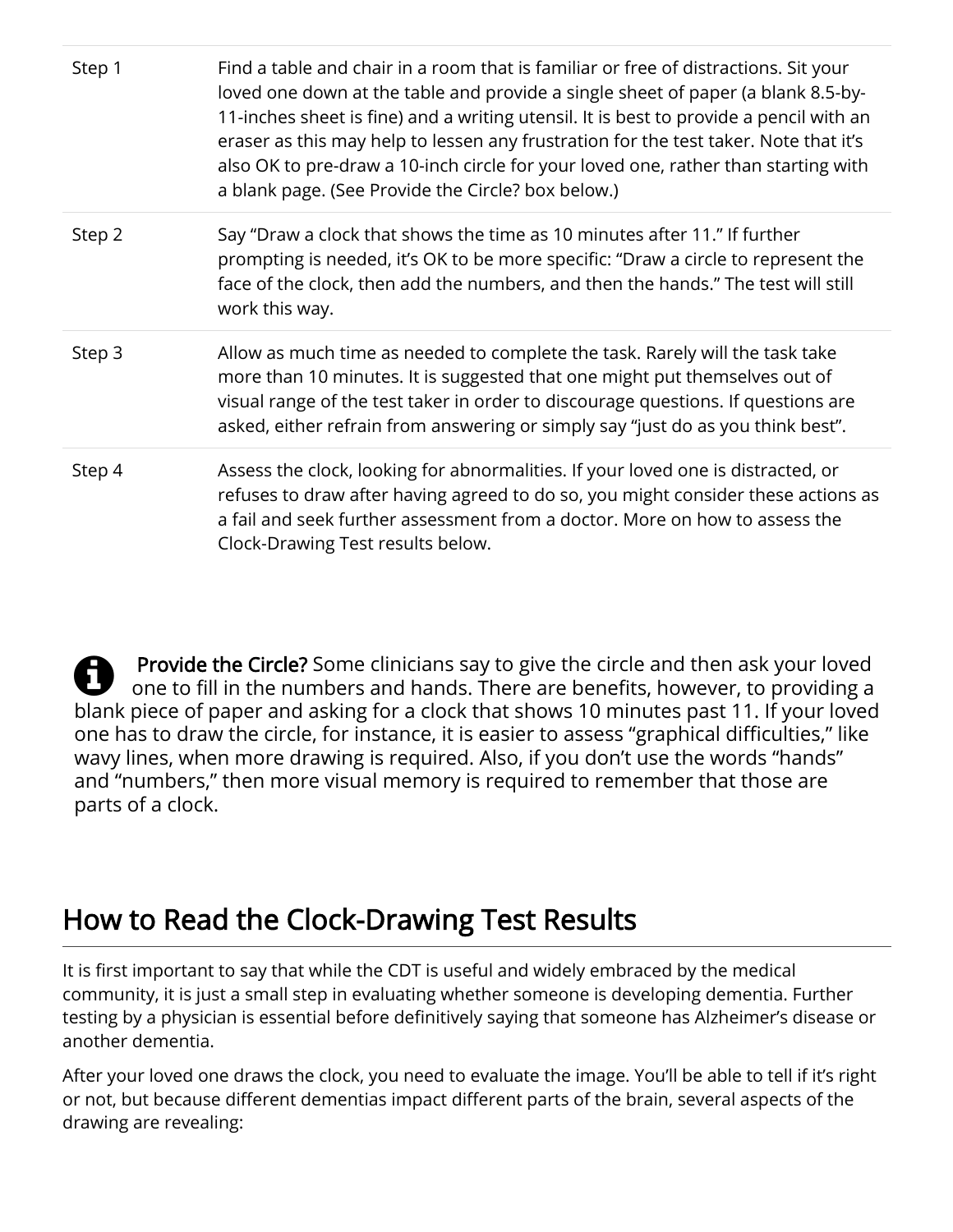The Size of the Clock. Patients with Parkinson's disease dementia and Huntington's disease, a rarer dementia that can develop in a person's 30s and 40s, are prone to draw a smaller clock (less than two inches), while people with Alzheimer's disease tend to draw bigger (more than 10 inches) clocks. This is because size awareness is affected differently depending on which illness is present.

Fixating on Time. If the person being tested is focused mostly on the time aspect—getting the hands pointed the right way so the clock is correct—to the detriment of the rest of the clock, this is more common in Alzheimer's disease and Parkinson's disease dementia than with other dementias.

Graphical Errors. If the clock looks essentially correct, but is messy (wavy or broken lines), this is more common in Huntington's disease and vascular dementia than Alzheimer's disease.

Radical Wrongness. If the clock doesn't even look like a clock, like if there are letters or incorrect shapes added, this suggests confusion that is more indicative of Alzheimer's disease than Huntington's, Parkinson's, vascular dementia or frontotemporal dementia.

Spatial Errors. If there are big gaps, numbers outside the circle, or numbers on only one side of the circle, this is more common in Parkinson's disease with dementia, Lewy body dementia and vascular dementia, and less common in people with Alzheimer's.

#### See images of other individuals Clock-Drawing Tests results here. (https://www.google.com/search? [hl=en&tbm=isch&sxsrf=ALeKk01Z3WpVhps7x4jvGvBSBcIAZjXoWw%3A15828166459](https://www.google.com/search?hl=en&tbm=isch&sxsrf=ALeKk01Z3WpVhps7x4jvGvBSBcIAZjXoWw%3A1582816645926&source=hp&biw=1280&bih=578&ei=hd1XXvSmNcSotQWPyLf4BA&q=clock+drawing+test+results)

 $\ast$  Did You Know? Technological advances have taken the clock drawing test digital. As smartphone screens and digital pen technologies improve, researchers are working on apps that ask the subject to draw a clock onto a screen for electronic assessment. As artificial technology advances, it's possible these evaluations will reveal more and more about the mental state of people taking the CDT.

## <span id="page-4-0"></span>Alternatives to the Clock Drawing Test

The Modified Clinical Dementia Rating (CDR) – this is another test that is fast, easy, and can be taken by family members and caregivers without medical training. It simply involves answering questions about a loved one's behavior, nothing is required of the individual who may have dementia. Our organization has created an online version of the CDR Test here [\(https://www.dementiacarecentral.com/alzheimers-online-test/start-page\)](https://www.dementiacarecentral.com/alzheimers-online-test/start-page).

The Mini-Mental State Exam (MMSE) – the MMSE is a multi-question test that asks the subject to demonstrate a wider array of knowledge and mental skills. This takes longer and can be distressing to the test-taker, and so the CDT usually comes before the MMSE. A physical examination and brain scans are also part of the diagnosing procedure, and can also be both time-consuming and distressing. This is why it's best to begin with the simple CDT.